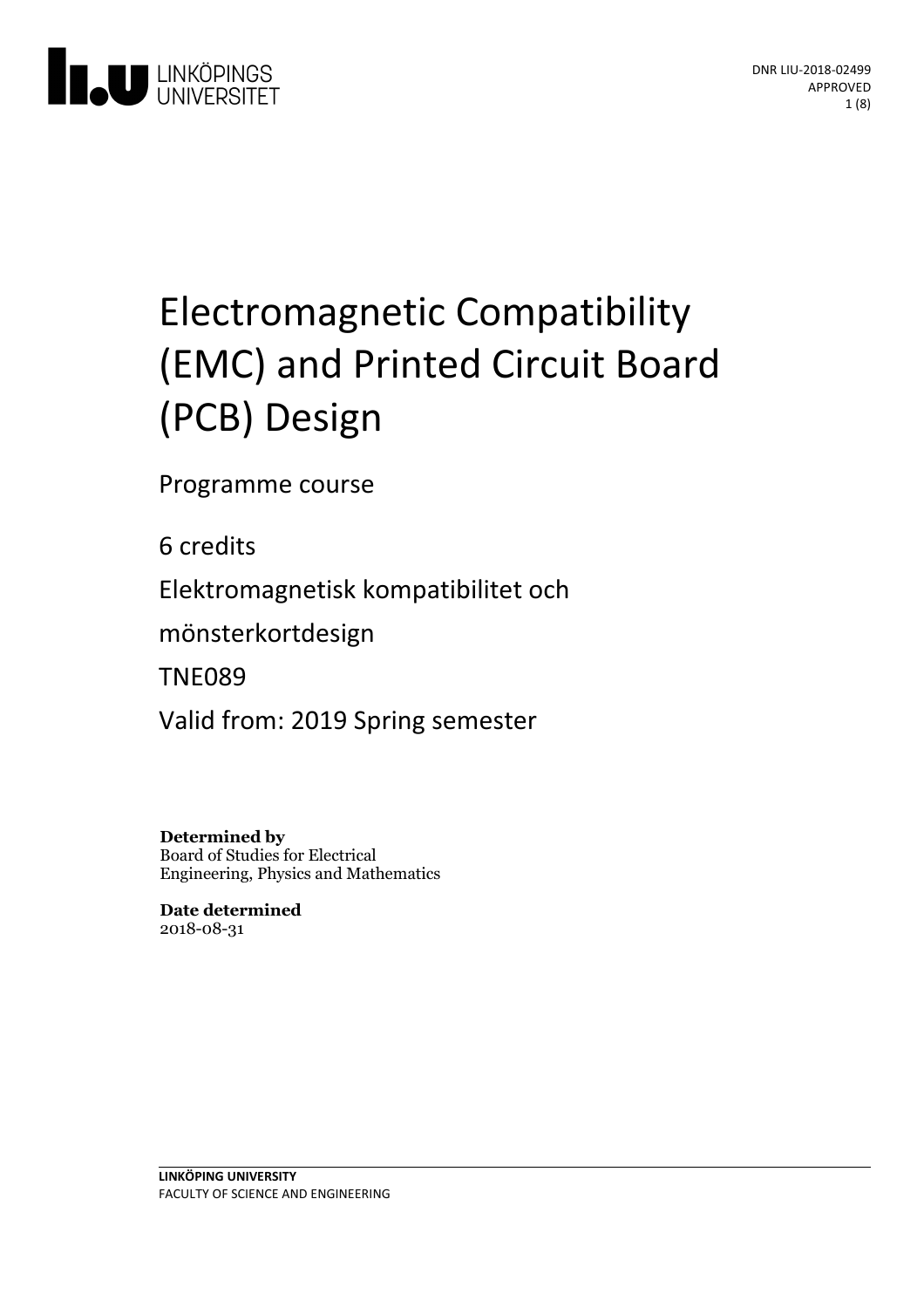# Main field of study

Electrical Engineering

Course level

Second cycle

## Advancement level

A1X

# Course offered for

- Electronics Design Engineering, M Sc in Engineering
- Applied Physics and Electrical Engineering International, M Sc in Engineering
- Applied Physics and Electrical Engineering, M Sc in Engineering

## Entry requirements

Note: Admission requirements for non-programme students usually also include admission requirements for the programme and threshold requirements for progression within the programme, or corresponding.

# Prerequisites

Circuit Theory, Analog Electronics, Analog/digital System Design, RF electronics

# Intended learning outcomes

This course intends to provide the knowledge of printed circuit board processing and design considerations, design rules and EMC. After this course the student should:

- 
- 
- Understand how and why phenomenon like cross-talk occurs. Learn the principles of the printed circuit board process. Implement design guides, and design rules for printed circuit board production-lines, e.g., practical limitations such as feature sizes etc.<br>• Learn the EMC requirements for electronic systems, legal aspects and key
- arguments for EMC.<br>• Design high frequency PCB, using computer aided design (CAD), and
- 
- simulate electromagnetic (EM) radiation.<br>• Evaluate critical disturbers, coupling and susceptibility and EM-<br>compatibility.

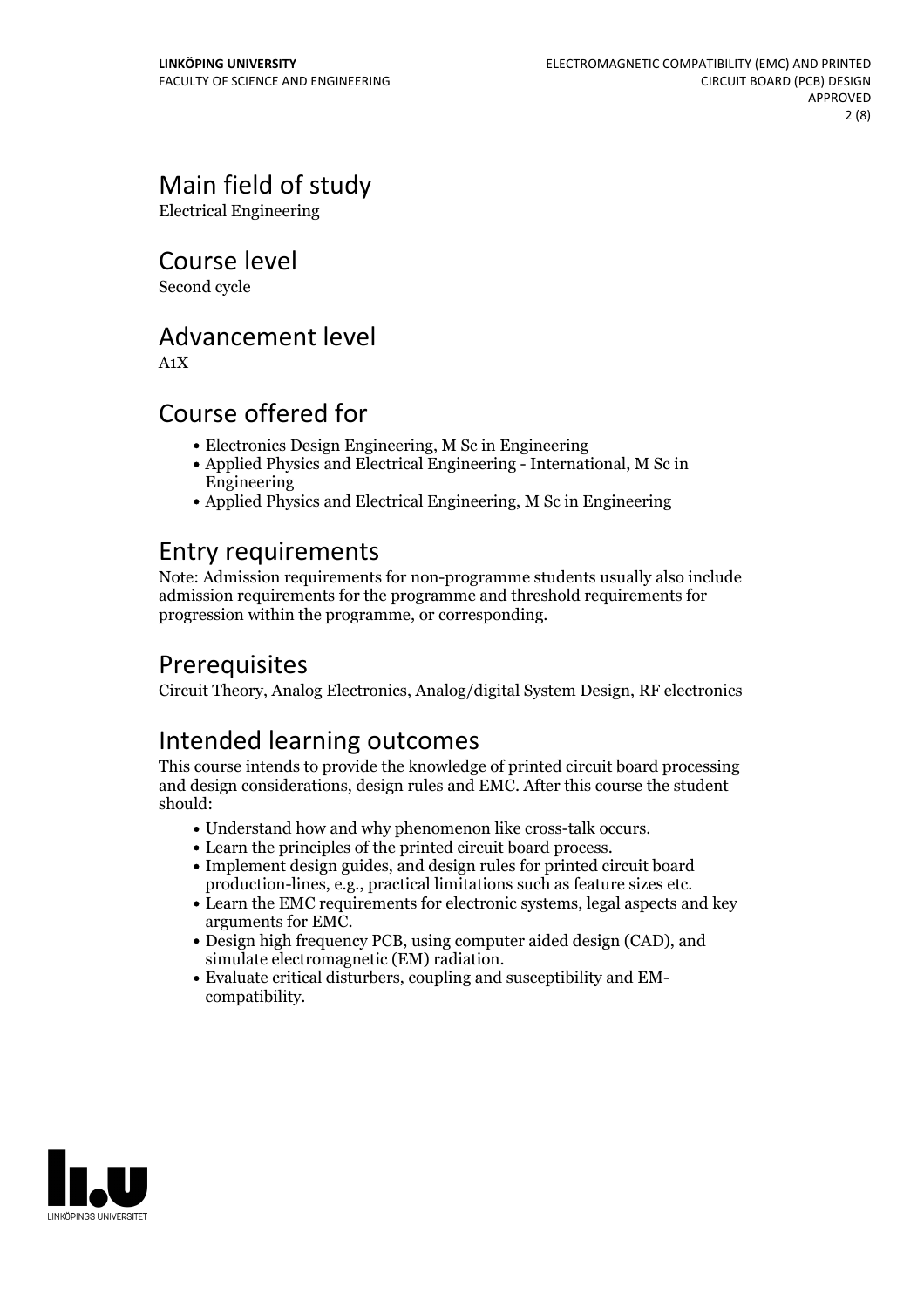## Course content

The primary focus of the course is EMC theory and techniques, but it also addresses design and production of printed circuit boards since it strongly affect the EMC performance of electronic systems. In printed circuit board design for modern electronics a number of requirements need to be fulfilled; a substrate stack that have the desired electrical and physical parameters must be chosen, which affects design-rules with respect to minimum detail, track spacing, layer connectivity options (VIAs). Moreover, considerations for an environmental friendly production process are taken. EMC theory: Conducted emissions, radiated emissions, and emission susceptibility. Non ideal behaviour of components. Crosstalk and Signal integrity. Regulations and product certifications makes electromagnetic compatibility a modern electronics key issue. Robustness against EM-interferers and emission level control are important properties. In this course the student learn, PCB design rules, substrate stacks, track spacing, track width, production requirements such as panel size, minimum/ maximum feature size, environmental aspects of the production, waste, material selections etc. Regarding EMC, the student learns the cross-talk phenomenon, EM emissions, radiated and conducted conduction-paths. Furthermore, the student will learn how to implement the knowledge from EMC to design a PCB with source, coupling and susceptibility considered.

# Teaching and working methods

Lectures, laborations and project

### Examination

| TEN1 Written exam                      | 2 credits $U, 3, 4, 5$ |  |
|----------------------------------------|------------------------|--|
| LAB1 Laboratory work                   | 1 credits U.G          |  |
| PRA1 Project work and oral examination | 3 credits U, G         |  |

### Grades

Four-grade scale, LiU, U, 3, 4, 5

### Other information

Supplementary courses: Antenna Theory

Department Institutionen för teknik och naturvetenskap

# Director of Studies or equivalent

Adriana Serban

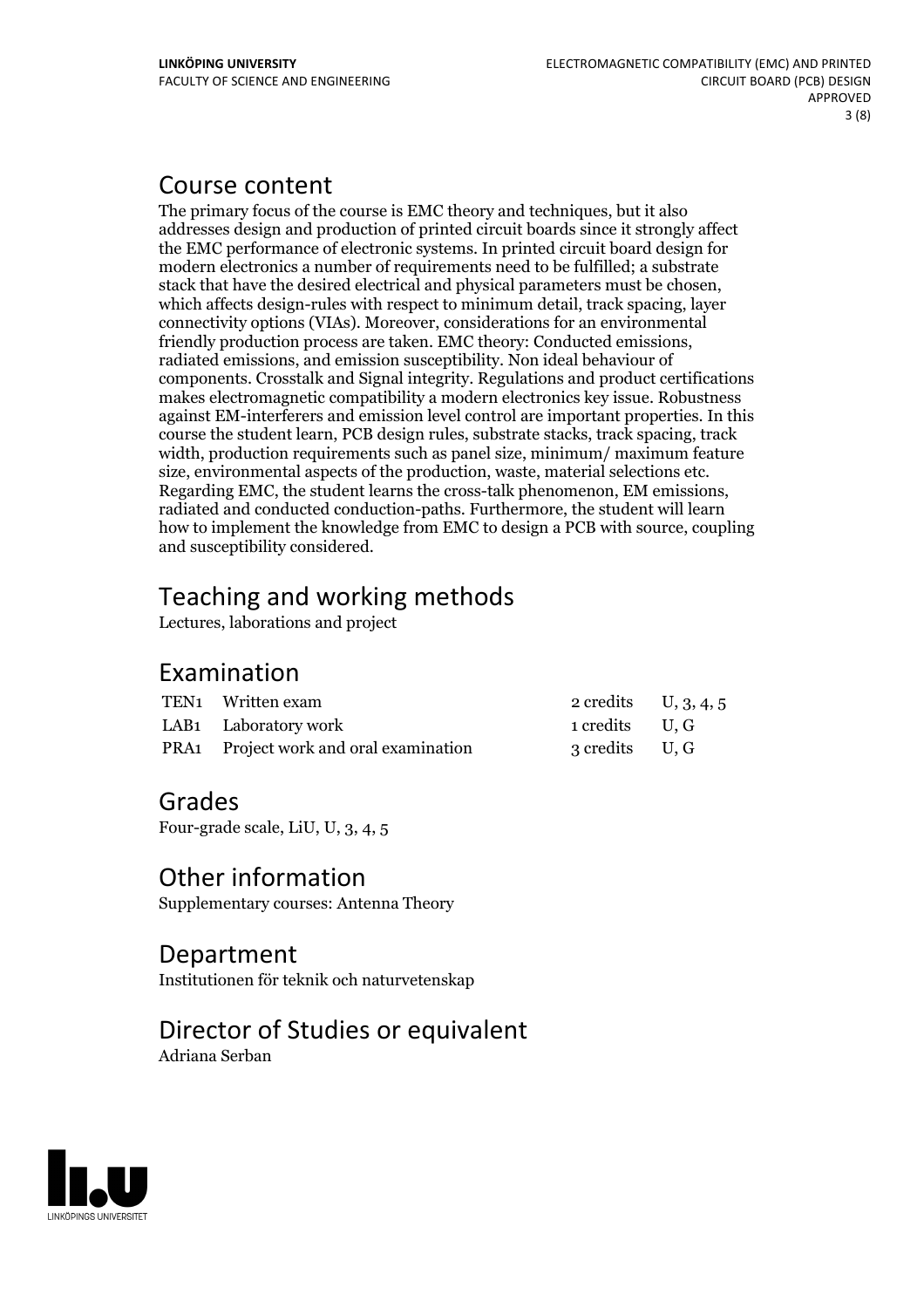### Examiner

Magnus Karlsson

### Course website and other links

[www.itn.liu.se/utbildning/kurs/](https://studieinfo.liu.se/www.itn.liu.se/utbildning/kurs/)

## Education components

Preliminary scheduled hours: 34 h Recommended self-study hours: 126 h

# Course literature

#### **Books**

Paul, Clayton R., (2006) *Introduction to electromagnetic compatibility* 2. ed. New York : Wiley-Interscience, cop. <sup>2006</sup> ISBN: 0471755001, 9780471755005

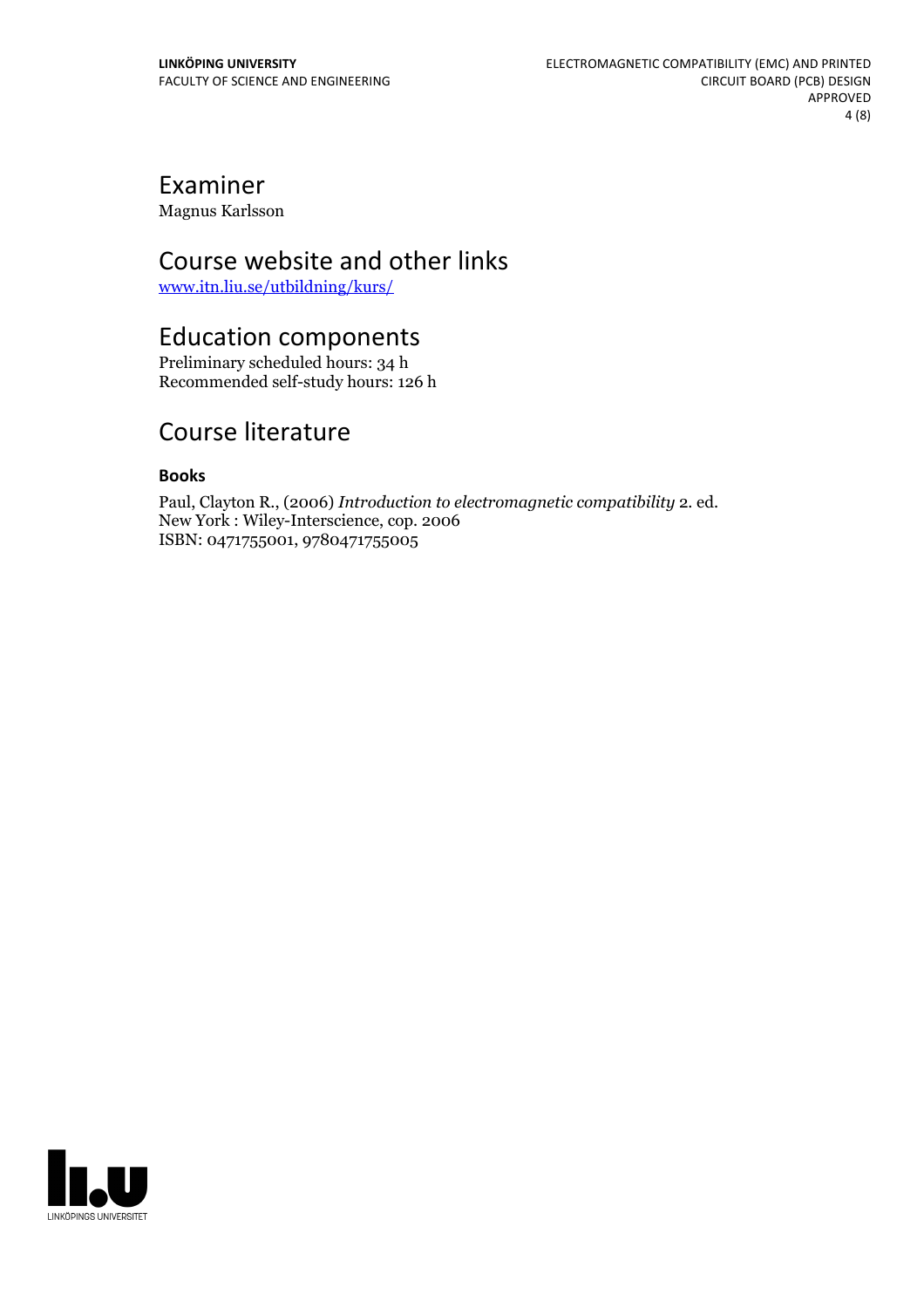# **Common rules**

### **Course syllabus**

A syllabus has been established for each course. The syllabus specifies the aim and contents of the course, and the prior knowledge that a student must have in order to be able to benefit from the course.

### **Timetabling**

Courses are timetabled after a decision has been made for this course concerning its assignment to a timetable module. A central timetable is not drawn up for courses with fewer than five participants. Most project courses do not have a central timetable.

### **Interrupting a course**

The vice-chancellor's decision concerning regulations for registration, deregistration and reporting results (Dnr LiU-2015-01241) states that interruptions in study are to be recorded in Ladok. Thus, all students who do not participate in a course for which they have registered must record the interruption, such that the registration on the course can be removed. Deregistration from <sup>a</sup> course is carried outusing <sup>a</sup> web-based form: www.lith.liu.se/for-studenter/kurskomplettering?l=sv.

### **Cancelled courses**

Courses with few participants (fewer than 10) may be cancelled or organised in a manner that differs from that stated in the course syllabus. The board of studies is to deliberate and decide whether a course is to be cancelled orchanged from the course syllabus.

### **Regulations relatingto examinations and examiners**

Details are given in a decision in the university's rule book: http://styrdokument.liu.se/Regelsamling/VisaBeslut/622678.

### **Forms of examination**

#### **Examination**

Written and oral examinations are held at least three times a year: once immediately after the end of the course, once in August, and once (usually) in one of the re-examination periods. Examinations held at other times are to follow a decision of the board of studies.

Principles for examination scheduling for courses that follow the study periods:

courses given in VT1 are examined for the first time in March, with re-

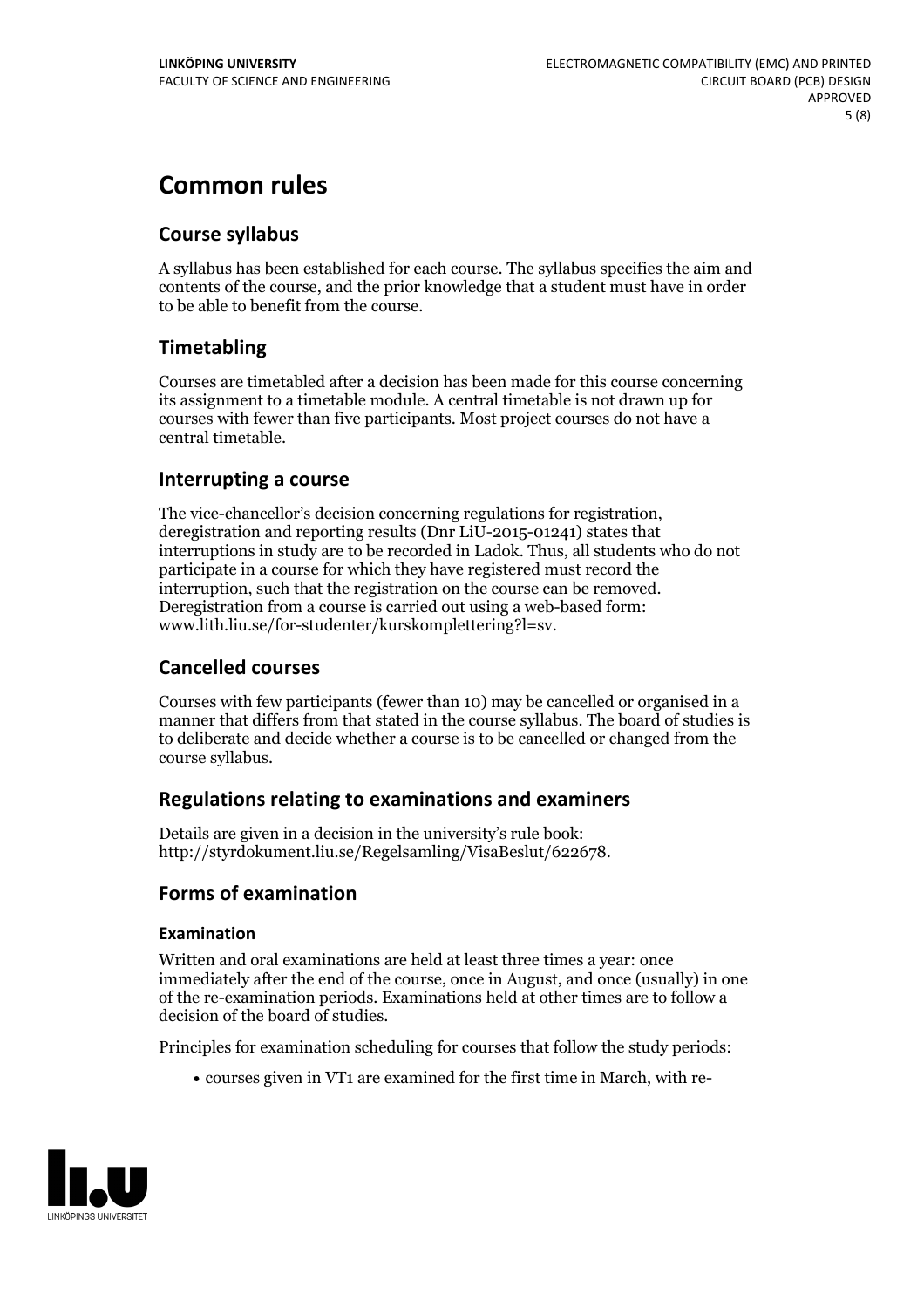examination in June and August

- courses given in VT2 are examined for the first time in May, with re-examination in August and October
- courses given in HT1 are examined for the first time in October, with re-examination in January and August
- courses given in HT2 are examined for the first time in January, with re-examination at Easter and in August.

The examination schedule is based on the structure of timetable modules, but there may be deviations from this, mainly in the case of courses that are studied and examined for several programmes and in lower grades (i.e. 1 and 2).

- Examinations for courses that the board of studies has decided are to be held in alternate years are held only three times during the year in which
- the course is given.<br>• Examinations for courses that are cancelled or rescheduled such that they are not given in one or several years are held three times during the year that immediately follows the course, with examination scheduling that corresponds to the scheduling that was in force before the course was cancelled or rescheduled.<br>• If teaching is no longer given for a course, three examination occurrences
- are held during the immediately subsequent year, while examinations are at the same time held for any replacement course that is given, or alternatively in association with other re-examination opportunities. Furthermore, an examination is held on one further occasion during the next subsequent year, unless the board of studies determines otherwise.<br>• If a course is given during several periods of the year (for programmes, or
- on different occasions for different programmes) the board orboards of studies determine together the scheduling and frequency of re-examination occasions.

#### **Registration for examination**

In order to take an examination, a student must register in advance at the Student Portal during the registration period, which opens 30 days before the date of the examination and closes 10 days before it. Candidates are informed of the location of the examination by email, four days in advance. Students who have not registered for an examination run the risk of being refused admittance to the examination, if space is not available.

Symbols used in the examination registration system:

- \*\* denotes that the examination is being given for the penultimate time.
- \* denotes that the examination is being given for the last time.

#### **Code of conduct for students during examinations**

Details are given in a decision in the university's rule book: http://styrdokument.liu.se/Regelsamling/VisaBeslut/622682.

#### **Retakes for higher grade**

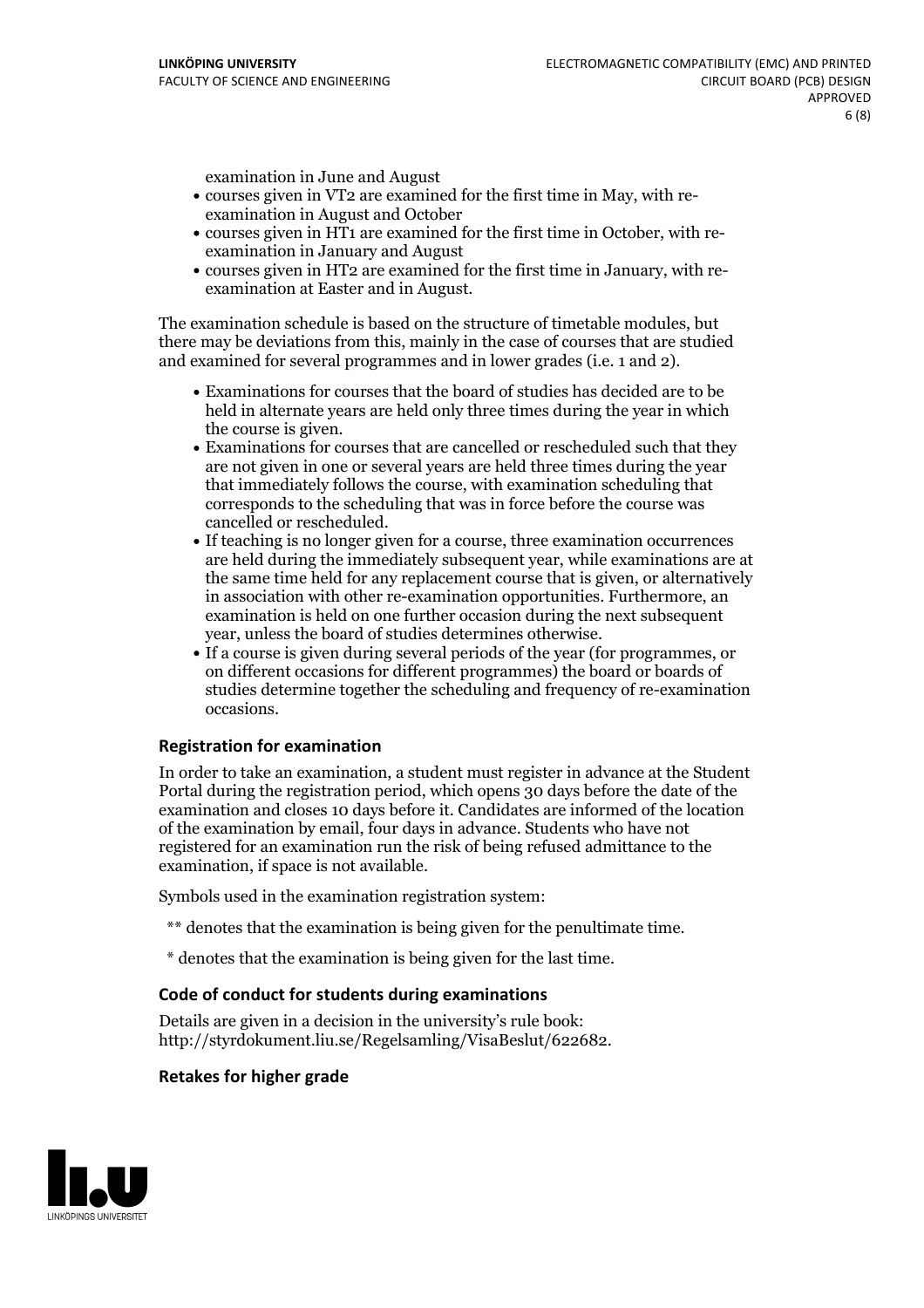Students at the Institute of Technology at LiU have the right to retake written examinations and computer-based examinations in an attempt to achieve a higher grade. This is valid for all examination components with code "TEN" and "DAT". The same right may not be exercised for other examination components, unless otherwise specified in the course syllabus.

#### **Retakes of other forms of examination**

Regulations concerning retakes of other forms of examination than written examinations and computer-based examinations are given in the LiU regulations for examinations and examiners, http://styrdokument.liu.se/Regelsamling/VisaBeslut/622678.

#### **Plagiarism**

For examinations that involve the writing of reports, in cases in which it can be assumed that the student has had access to other sources (such as during project work, writing essays, etc.), the material submitted must be prepared in accordance with principles for acceptable practice when referring to sources (references or quotations for which the source is specified) when the text, images, ideas, data, etc. of other people are used. It is also to be made clear whether the author has reused his or her own text, images, ideas, data, etc. from previous examinations.

A failure to specify such sources may be regarded as attempted deception during examination.

#### **Attempts to cheat**

In the event of <sup>a</sup> suspected attempt by <sup>a</sup> student to cheat during an examination, or when study performance is to be assessed as specified in Chapter <sup>10</sup> of the Higher Education Ordinance, the examiner is to report this to the disciplinary board of the university. Possible consequences for the student are suspension from study and a formal warning. More information is available at https://www.student.liu.se/studenttjanster/lagar-regler-rattigheter?l=sv.

#### **Grades**

The grades that are preferably to be used are Fail (U), Pass (3), Pass not without distinction  $(4)$  and Pass with distinction  $(5)$ . Courses under the auspices of the faculty board of the Faculty of Science and Engineering (Institute of Technology) are to be given special attention in this regard.

- 1. Grades U, 3, 4, 5 are to be awarded for courses that have written
- examinations. 2. Grades Fail (U) and Pass (G) may be awarded for courses with <sup>a</sup> large degree of practical components such as laboratory work, project work and group work.

#### **Examination components**

- 
- 1. Grades U, 3, 4, <sup>5</sup> are to be awarded for written examinations (TEN). 2. Grades Fail (U) and Pass (G) are to be used for undergraduate projects and other independent work.